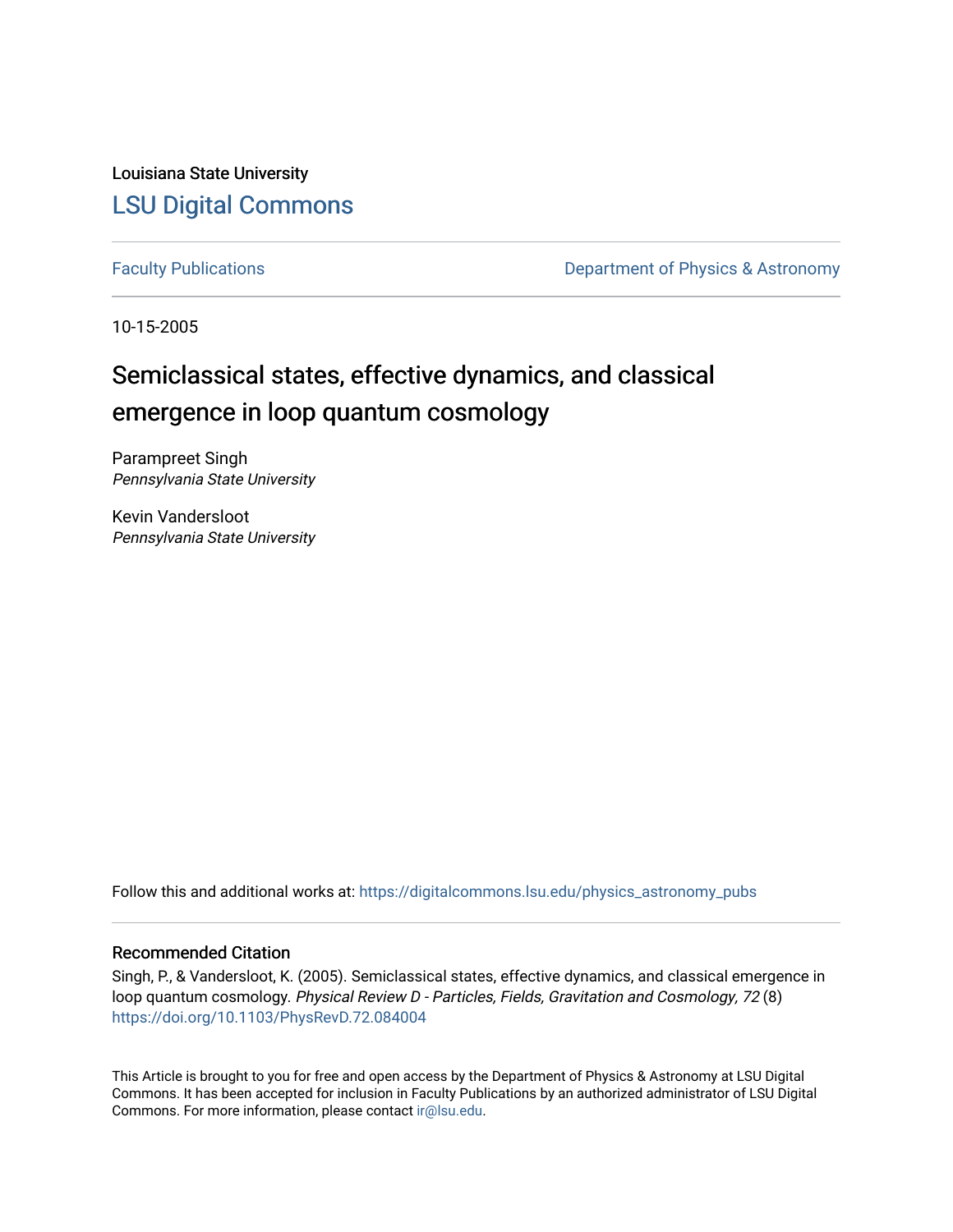# **Semiclassical states, effective dynamics, and classical emergence in loop quantum cosmology**

Parampreet Singh<sup>1,\*</sup> and Kevin Vandersloot<sup>1,2,†</sup>

1 *Institute for Gravitational Physics and Geometry, The Pennsylvania State University, 104 Davey Lab, University Park,*

*Pennsylvania 16802, USA* <sup>2</sup> *Max-Planck-Institut fu¨r Gravitationsphysik, Albert-Einstein-Institut, Am Mu¨hlenberg 1, D-14476 Golm, Germany* (Received 15 July 2005; published 6 October 2005)

We construct physical semiclassical states annihilated by the Hamiltonian constraint operator in the framework of loop quantum cosmology as a method of systematically determining the regime and validity of the semiclassical limit of the quantum theory. Our results indicate that the evolution can be effectively described using continuous classical equations of motion with nonperturbative corrections down to near the Planck scale below which the Universe can only be described by the discrete quantum constraint. These results, for the first time, provide concrete evidence of the emergence of classicality in loop quantum cosmology and also clearly demarcate the domain of validity of different effective theories. We prove the validity of modified Friedmann dynamics incorporating discrete quantum geometry effects which can lead to various new phenomenological applications. Furthermore the understanding of semiclassical states allows for a framework for interpreting the quantum wave functions and understanding questions of a semiclassical nature within the quantum theory of loop quantum cosmology.

DOI: [10.1103/PhysRevD.72.084004](http://dx.doi.org/10.1103/PhysRevD.72.084004) PACS numbers: 04.60.Pp, 04.60.Kz, 98.80.Qc

### **I. INTRODUCTION**

A fundamental input of loop quantum gravity (LQG) [1] to our understanding of quantum spacetime is that it is inherently discrete and spatial geometry is quantized. Quantum features of spacetime become evident in the regime of very high curvature whereas continuous spacetime emerges as a large eigenvalue limit of quantum geometry. Perhaps the most interesting avenue to explore this idea is in cosmological Friedmann-Robertson-Walker (FRW) spacetimes in the regime of high curvature and small volume such that quantum gravitational effects are expected to be dominant with the possibility of potentially observable signatures. It is a fundamental question in any viable model of LQG as to the scale at which the classical picture can be recovered and where precisely we expect to see modifications to the classical Friedmann dynamics. Since tools to address these issues are still under development [2], it is an open question whether the picture suggested by LQG holds for our Universe.

To construct a FRW model within the field theoretic framework of LQG would be quite difficult. Thus much progress has been made by restricting the model to a minisuperspace quantization known as loop quantum cosmology (LQC). In this simplified setting fundamental questions can be answered directly with explicit calculations and the physical consequences can be explored. As in LQG, the underlying geometry in LQC is discrete and the scale factor operator has discrete eigenvalues. Quantum dynamics is governed by a discrete difference equation which leads to a nonsingular evolution through the classical big bang singularity [3,4]. This important result can be traced directly to the discrete nature of quantum geometry. A related and important feature of LQC is the modification to the behavior of the eigenvalues of the inverse scale factor below a critical scale factor  $a<sub>*</sub>$ . Unlike in the classical regime, eigenvalues of the inverse scale factor operator become proportional to positive powers of the scale factor for  $a < a_*$ . These considerations have led to an effective description of the evolution of the Universe, where the standard Friedmann dynamics receives modifications from the inverse scale factor eigenvalues below *a*. Hence it has been assumed that classical emergence occurs above  $a_{\ast}$  and that the Universe can still be described in terms of continuum dynamics below this scale.

The effective modified Friedmann dynamics leads to various interesting phenomenological effects (see Ref. [5] for a recent review). For example, it has been demonstrated that effective dynamics leads to a phase of kinetic dominated superinflation [6] which can provide correct initial conditions for conventional chaotic inflation [7–10], thus making inflation more natural. The loop quantum phase has been shown to alleviate the problem of inflation in closed models [11] and inflation without scalar field [12]. It is interesting to note that effects of a superinflationary phase prior to the conventional potential driven inflation may leave observable signatures at large scales in the cosmic microwave background [8]. Apart from effects in the early Universe, the effective dynamics promises to resolve various cosmological singularities, for example, the big crunch [13–16] and brane collision singularity [17]. Application of LQC techniques has also shown to yield nonsingular gravitational collapse scenarios with associated observable signatures [18,19].

Although LQC phenomenology leads to various potentially observable effects, it should be noted that strictly speaking these investigations are not based directly on the

<sup>\*</sup>Electronic address: singh@gravity.psu.edu

<sup>†</sup> Electronic address: kfvander@gravity.psu.edu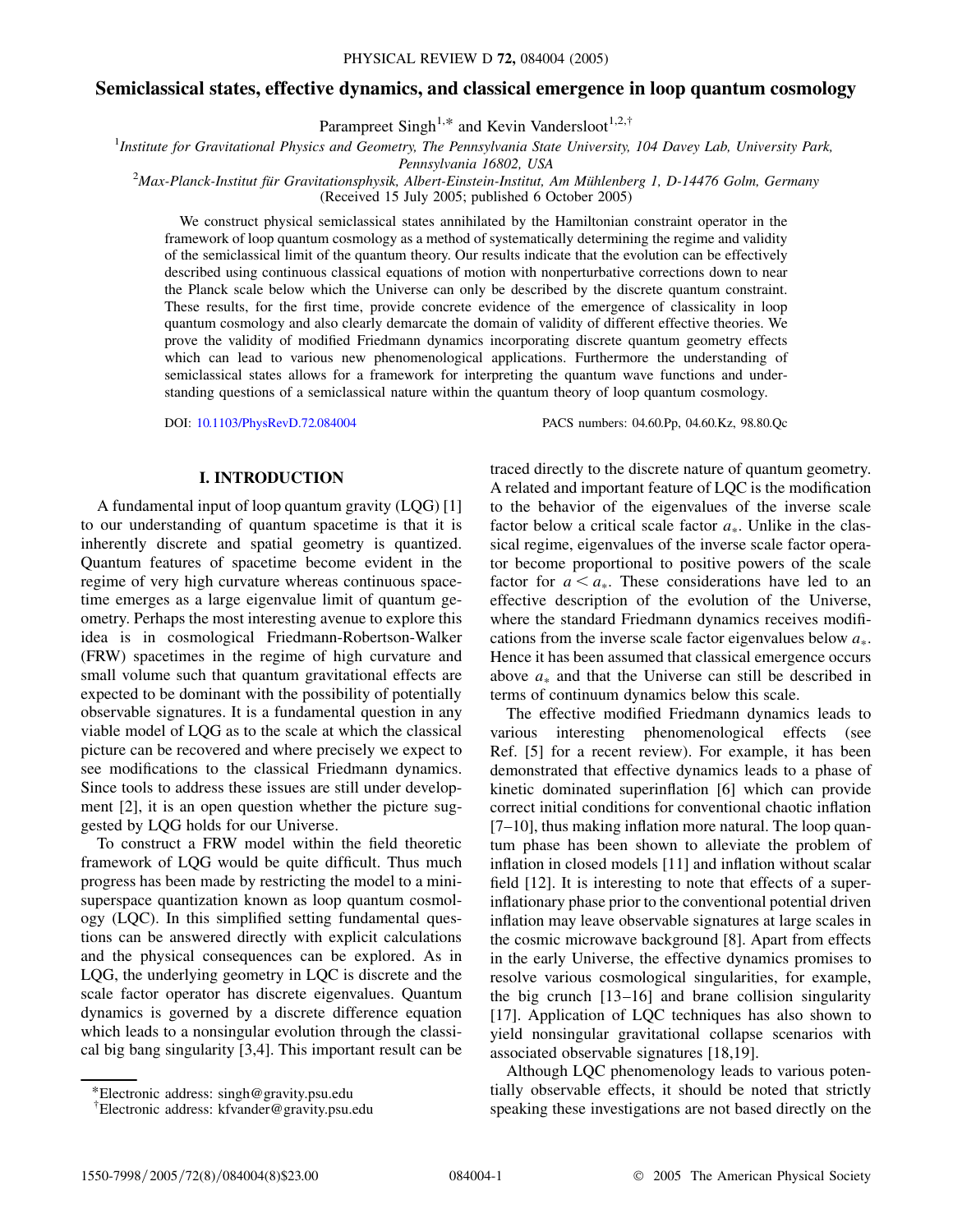#### PARAMPREET SINGH AND KEVIN VANDERSLOOT PHYSICAL REVIEW D **72,** 084004 (2005)

quantum theory of LQC, but rather on heuristically motivated effective continuous equations of motion. Beyond heuristic ideas it is not clear as to the domain of validity of the effective theory and where the continuous effective description breaks down. Thus it merits a more careful derivation of the effective picture directly from the quantum theory and difference equation. In the absence of any such quantitative proof, the above assumptions on the existence of the modified dynamics below  $a_*$  appear *ad hoc*. These issues have been noted before and in fact phenomenological constraints on the domain of validity have also been discussed [9,20], but in the absence of any comparison with the underlying quantum evolution, such investigations are far from being complete.

A further issue less emphasized previously pertains to the fact that LQC predicts a discrete difference equation as opposed to the continuous Wheeler-DeWitt equation of standard quantum cosmology. It is thus important to determine under what conditions the discreteness can modify the dynamics and play an important role phenomenologically. An important question is whether the continuum picture breaks down in the regime where discreteness effects are important and if not how can the dynamics be described in terms of an effective continuous picture.

The aim of this paper is to answer these questions systematically through the application of the full quantum features of LQC. To this end we will study the model of a homogeneous and isotropic universe with matter coupled in the form of a massless scalar field. The main difficulty in describing dynamics within LQC pertains to the oft mentioned problem of time in quantum cosmology [21]. The problem can however be overcome by treating the scale factor as a clock variable and considering the evolution of the scalar field. Thus the semiclassical states constructed will consist of sharply peaked wave packets centered around a value of the scalar field at a particular scale factor. The states can be evolved forward (or backward) using the difference equation and the trajectory can be compared with that from classical Friedmann or effective dynamics. All of the physics is captured in this picture without resorting to an external time. This allows us to directly verify the semiclassical limit of LQC and determine where the continuum picture breaks down. The results will validate the effective continuous picture incorporating the inverse volume modifications. Furthermore, we will also test and verify previously proposed effective continuous equations that include modifications associated with the discreteness effects. We will indicate with the quantum evolution the conditions under which the discreteness effects play an important role.

# **II. CLASSICAL THEORY AND THE QUANTUM CONSTRAINT**

The model we will investigate is composed of a homogeneous and isotropic universe with zero spatial curvature and matter in the form of a massless scalar field. The classical phase space is parametrized by four quantities: the connection  $c$ , the triad  $p$ , the scalar field  $\phi$ , and the scalar field momentum  $P_{\phi}$  which satisfy the following Poisson bracket relations:

$$
\{c, p\} = \frac{1}{3}\kappa \gamma, \qquad \{\phi, P_{\phi}\} = 1. \tag{1}
$$

Here  $\gamma$  is the Barbero-Immirzi parameter whose value can be fixed to 0.2375 by black hole thermodynamics [22] and  $\kappa = 8\pi G$ . We will work with  $c = \hbar = 1$  and Planck length  $k = 8\pi G$ . We will work with  $c = h = 1$  and Planck length  $l_p = \sqrt{G}$ . Note that formulas in LQC typically are written  $i_P = \sqrt{G}$ . Note that formulas in EQC typically are written<br>in terms of the modified Planck length  $l_P = \sqrt{8\pi G}$ , hence our formulas will appear slightly modified from previous works.

The gravitational variables *c* and *p* encode the curvature and geometry, respectively, of the gravitational field which can be seen in their relation to the standard metric variables

$$
|p| = a^2, \qquad c = \gamma \dot{a}.\tag{2}
$$

Governing the dynamics is the Hamiltonian constraint which, in terms of *c* and *p* variables, is given by

$$
H = -\frac{3}{\kappa \gamma^2} \operatorname{sgn}(p) \sqrt{|p|} c^2 + \frac{1}{2} a^{-3} P_{\phi}^2.
$$
 (3)

The equations of motion are derived through the vanishing of the Hamiltonian constraint  $H = 0$ , and the Hamiltonian equations ( $\dot{x} = \{x, H\}$  for any phase space variable *x*). For the scalar field momentum, the Hamiltonian equations immediately imply that  $P_{\phi}$  is constant in time. The Hamiltonian equations for  $p$  and  $\phi$  along with the vanishing of the Hamiltonian constraint give their time dependence

$$
\dot{p} = \pm \sqrt{\frac{2\kappa}{3} \frac{P_{\phi}}{a}}, \qquad \dot{\phi} = a^{-3} P_{\phi}
$$
 (4)

which can be integrated to give the time evolution of both *p* and  $\phi$ . The standard Friedmann equation can be derived by combining these equations, eliminating  $P_{\phi}$ , and using the relation between *p* and *a* to get

$$
\left(\frac{\dot{a}}{a}\right)^2 = \frac{\kappa}{6} \dot{\phi}^2.
$$
 (5)

Our goal is to compare the trajectories of quantum wave packets in LQC with the classical equations of motion (4). The difficulty lies in the lack of any  $\partial/\partial t$  term in the difference equation that governs the behavior of the wave packets. Thus it is impossible within LQC to consider a wave packet peaked around some value of  $p$  and  $\phi$  and evolve it forward in time to compare with the classical trajectory. This is the ''problem of time'' in quantum cosmology [21]. The origin of this difficulty can be understood even at the classical level; namely, that the classical equations of motion are not unique since the lapse is a freely specifiable function which we have implicitly fixed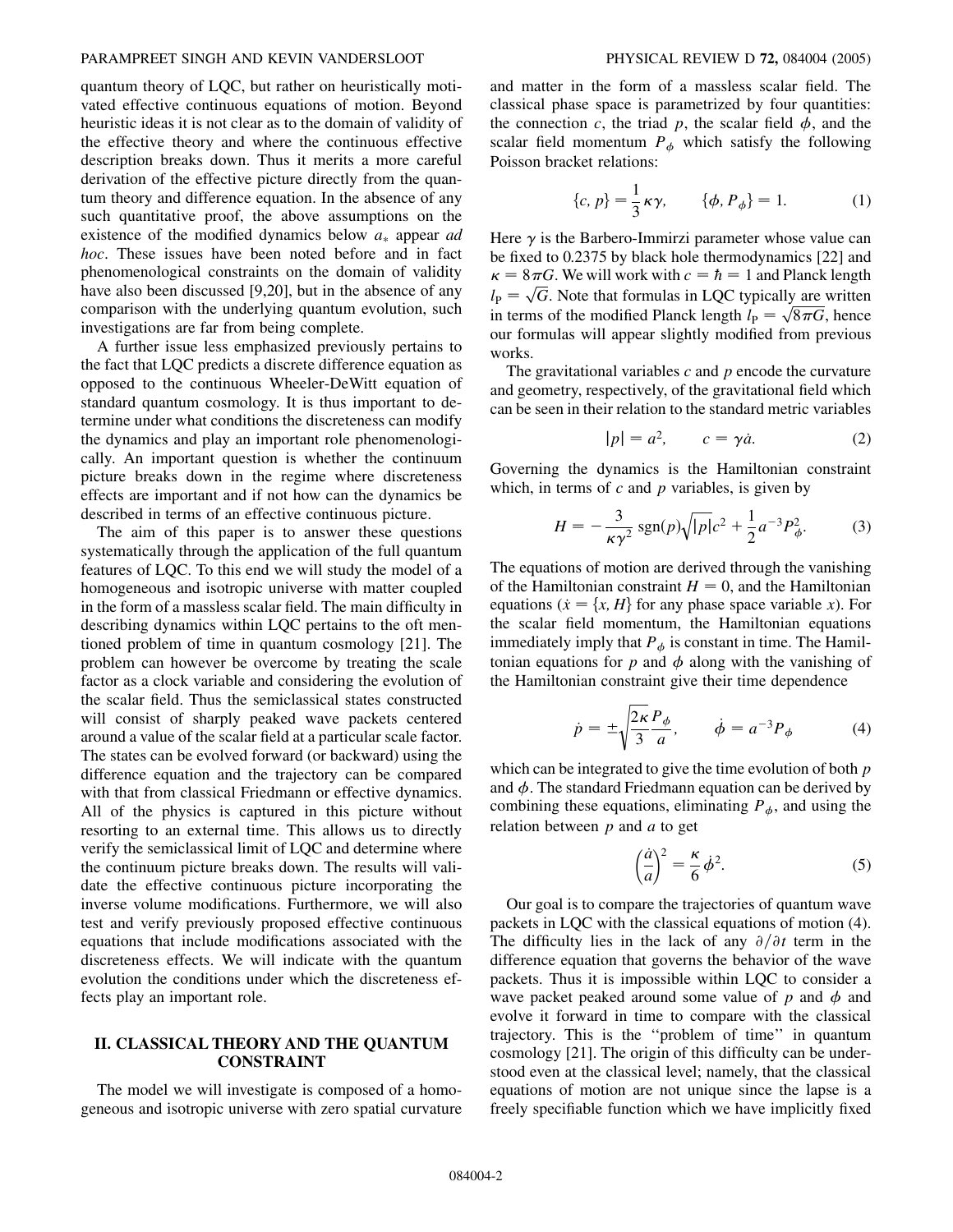to one to arrive at (4). The trajectory  $p(t)$  itself has no physical meaning since we can reparametrize *t* to get a different trajectory. Physically, an observer could never measure the value of *t* by measuring *p*, *c*,  $\phi$ , and  $P_{\phi}$ .

A solution to the problem, as noted by various authors [23], is to notice that while, for instance,  $p(t)$  and  $\phi(t)$  by themselves have no physical meaning, the correlation between  $p$  and  $\phi$  for a given value of  $t$  is a physically meaningful statement. The correlations are invariant under reparametrizations of time. These correlations can be determined by deparametrizing the classical equations to remove the reference to *t*. For the model under consideration, we arrive at a differential equation governing the evolution of the scalar field as a function of the scale factor by noting  $d\phi/da = \dot{\phi}/\dot{a}$  which from the Friedmann equation gives

$$
\frac{d\phi}{da} = \pm \sqrt{\frac{6}{\kappa a^2}}.
$$
 (6)

Integrating this we find that the scalar field evolves as

$$
\phi_{\text{cl}}(a) = \pm \sqrt{\frac{6}{\kappa}} \log(a) + C \tag{7}
$$

where *C* is a constant. The time parameter *t* showing up in the classical equations of motion can now be seen as an arbitrary parametrization of the correlations between the physical quantities given in (7).

To recover a notion of dynamics without any explicit reference to time in our model we can choose the scale factor to play the role of a physical clock since it is a monotonically increasing function as indicated in Eq. (4). While on general grounds it is not necessary to interpret the quantum theory by singling out a clock variable, in our model it proves useful for interpreting our results in terms of a ''time evolution'' of the scalar field given in Eq. (7). Thus we can consider wave packets peaked around a value of the scalar field at a given scale factor and then the difference equation of LQC will determine the trajectory of the wave packet for different values of the scale factor from which we can determine how the scalar field evolves with respect to the scale factor.

With an understanding of the classical framework we can now turn to the loop quantization of the model. In the framework of Dirac quantization used in LQG and LQC the physical quantum states are annihilated by the Hamiltonian constraint (3) represented as an operator. The gravitational side of the constraint when quantized using loop techniques leads to a partial difference equation [4]. The matter term is quantized as

$$
\hat{H}_{\phi} = \frac{1}{2} \hat{a}^{-3} \hat{P_{\phi}}^2 = -\frac{1}{2} d_J \frac{\partial^2}{\partial \phi^2}
$$
 (8)

with  $d_J$  being the LQC quantized eigenvalues of the inverse volume operator. The key feature of the  $d<sub>J</sub>$  is that it is

a bounded function with maxima at a characteristic scale factor  $a_* = \sqrt{(8\pi \gamma J \mu_0)/3}l_P$ . The inverse volume eigenvalues are labeled with the quantum ambiguity parameter *J* which arises from the fact that the inverse volume operator is computed by tracing over SU(2) holonomies in an irreducible spin *J* representation [24]. Physically, below the scale factor  $a_*$  determined by  $J$ , the inverse volume eigenvalues are suppressed in contrast to the classical inverse volume which diverges for small  $a$ .  $\mu_0$  is an additional quantum ambiguity parameter which is heuristically related to the smallest eigenvalue of area operator in LQG related to the smallest eigenvalue of area operator in EQG<br>[4] (which fixes its value to  $\sqrt{3}/4$ ). The eigenvalues  $d<sub>J</sub>$  can be approximated as  $d_J(a) = D(a)a^{-3}$  [24] with

$$
D(a) = (8/77)^6 q^{3/2} \{ 7[(q+1)^{11/4} - |q-1|^{11/4}] - 11q[(q+1)^{7/4} - \text{sgn}(q-1)|q-1|^{7/4}] \}^6,
$$
\n(9)

where  $q \equiv a^2/a_*^2$ . For  $a > a_*$  we have  $D(a) \approx 1$  and we recover the classical expression for the inverse volume eigenvalues  $d_I(a) \approx a^{-3}$ .

The constraint equation satisfied by the physical states  $\psi_{\mu}(\phi)$  becomes

$$
\frac{3}{4\kappa\gamma^{2}\mu_{0}^{2}}[s(\mu + 4\mu_{0})\psi_{\mu+4\mu_{0}} - 2s(\mu)\psi_{\mu} + s(\mu - 4\mu_{0})\psi_{\mu-4\mu_{0}}] - \frac{1}{2}d_{J}(\mu)\frac{\partial^{2}\psi_{\mu}}{\partial\phi^{2}} = 0 \quad (10)
$$

where the parameter  $\mu$  is an eigenvalue of the scale factor operator and volume operator given by

$$
a = \sqrt{\frac{8\pi\gamma|\mu|}{6}}l_{\rm P}, \qquad V_{\mu} = \left(\frac{8\pi\gamma|\mu|}{6}\right)^{3/2}l_{\rm P}^{3} \qquad (11)
$$

and the function  $s(\mu) = [2/(8\pi \gamma \mu_0 l_{\rm P}^2)](V_{\mu + \mu_0} - V_{\mu - \mu_0})$ can be shown to be equal to  $\sqrt{p} = a$  for large volumes [20]. We note that this difference equation is derived from a non-self-adjoint constraint operator. One can construct a self-adjoint constraint [25,26] and derive the corresponding difference equation, however we do not expect our results to be modified significantly. The difference equation can also be seen as a discrete approximation of the second order hyperbolic Wheeler-DeWitt equation

$$
\frac{\kappa}{3} \frac{\partial^2}{\partial p^2} \left( \sqrt{p} \psi(p, \phi) \right) - \frac{1}{2} d_J \frac{\partial^2 \psi(p, \phi)}{\partial \phi^2}
$$
 (12)

obtained by quantizing  $\hat{c} = i \frac{1}{3} \gamma \kappa \partial / \partial p$ . It has been shown in Ref. [27] that wave packets which satisfy the Wheeler-DeWitt equation (though for a different factor ordering than that given here and without  $d_J$  corrections) follow the classical trajectory given in Eq. (7). The constraint equation (10) differs radically from the Wheeler-DeWitt equation by the fact that it is a discrete difference equation and by the presence of the inverse volume eigenvalues *dJ*.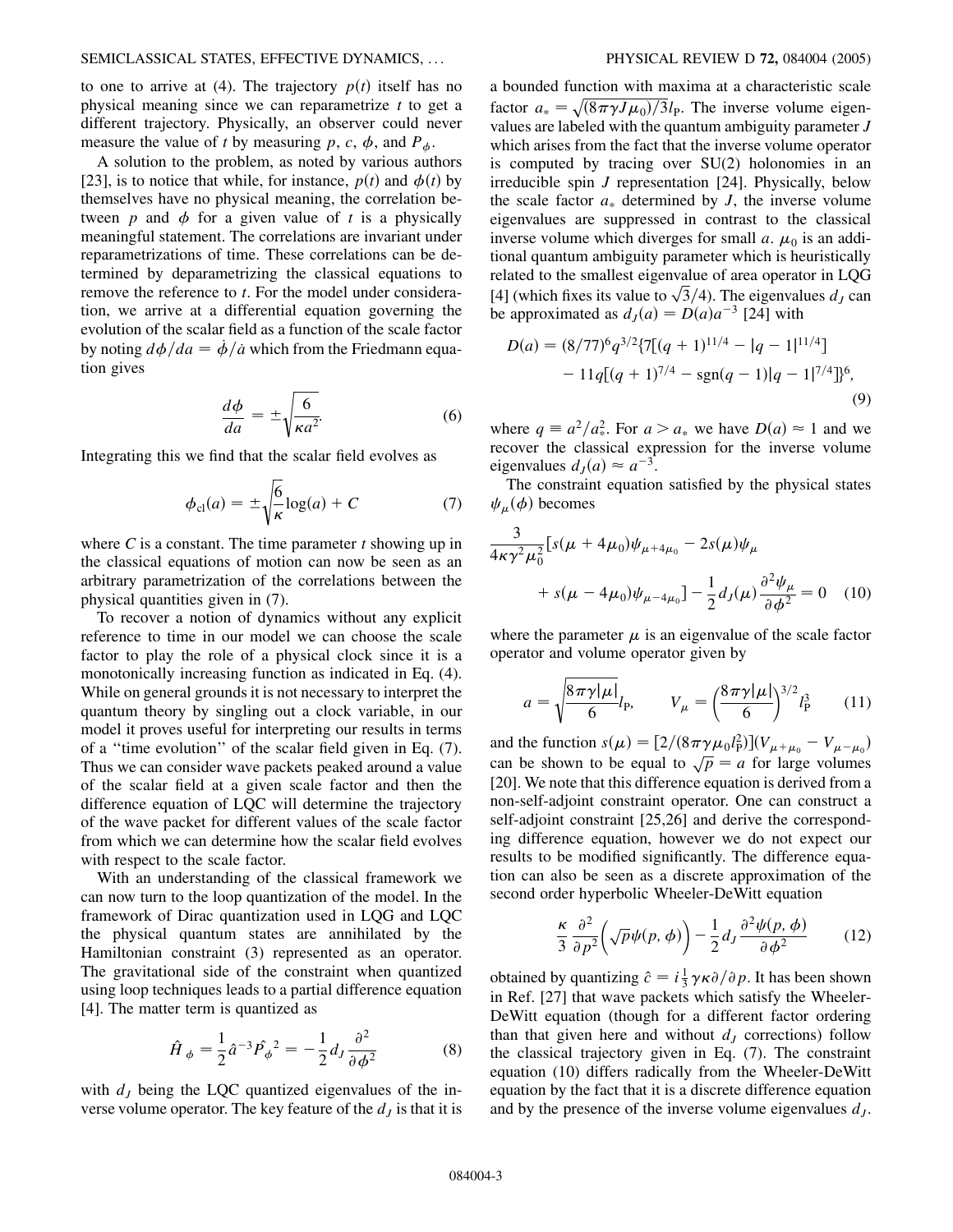It is our goal now to determine the precise effects of these differences in the trajectory of the wave packets.

Attempts have been made to describe the new features of the quantum theory of LQC within an effective continuous theory. The very first attempts simply replaced the inverse volume in the classical equations of motion with the eigenvalues  $d<sub>I</sub>$  [6]. Many of the phenomenological investigations are based on this effective framework. The effective equations have been generalized both through a path integral framework [20] and a WKB analysis [28,29] to include effects arising from the fundamental discreteness of the theory. The effective framework can be described in terms of an effective Hamiltonian constraint given by (additional terms arise in WKB analysis, which are not considered here)

$$
H_{\text{eff}} = -\frac{3}{\kappa \gamma^2 \mu_0^2} \sqrt{p} \sin^2(\mu_0 c) + \frac{1}{2} d_J(a) P_\phi^2 \tag{13}
$$

where the  $\sin^2(\mu_0 c)$  modifications can be understood as discreteness corrections from the difference equation. Most phenomenological investigations so far have ignored the discreteness corrections by assuming  $\mu_0 c \ll 1$  and  $\sin(\mu_0 c) \approx \mu_0 c$  whence the modified Friedmann equation becomes

$$
\left(\frac{\dot{a}}{a}\right)^2 = \frac{\kappa}{3}\rho_m = \frac{\kappa}{3}\frac{\dot{\phi}_{\text{eff}}^2}{2D(a)}
$$
(14)

where  $\rho_m = \frac{1}{2} d_J P_\phi^2 / a^3 = \frac{1}{2} D(a) P_\phi^2$  and we have used  $\dot{\phi}_{\text{eff}} = d_J P_{\phi}$  acquired from the Hamiltonian equations. It is then straightforward to deparametrize the equations of motion to obtain

$$
\frac{d\phi_{\text{eff}}}{da} = \pm \sqrt{\frac{6ad_J(a)}{\kappa}}.
$$
 (15)

For  $a < a_*$ ,  $d<sub>I</sub>(a)$  is proportional to positive powers of the scale factor which leads to radical modifications of the  $\phi_{\text{eff}}(a)$  trajectory compared to the one obtained classically. For *a* larger than  $a_*$ , we have  $d_I(a) \approx a^{-3}$  and we recover the classical behavior of the scalar field given in Eq. (7).

In our analysis we would also like to consider the discreteness corrections from the gravitational side of the constraint. From the vanishing of the effective constraint (13) it is clear that the discreteness corrections become relevant when the matter term becomes large. More precisely when the matter density  $\rho_m$  is on the order of a critical density  $\rho_{\rm crit} = 3/\kappa \mu_0^2 \gamma^2 a^2$ , the corrections are appreciable [20]. The equations of motion can be calculated from the effective constraint (13) and deparametrized to give

$$
\frac{d\phi_{\text{eff}}}{da} = \pm \sqrt{\frac{6ad_J}{\kappa} \frac{1}{\left[1 - (\kappa \gamma^2 \mu_0^2 d_J P_\phi^2 / 6a)\right]}}
$$

$$
= \pm \sqrt{\frac{6ad_J}{\kappa} \frac{1}{(1 - \rho_m / \rho_{\text{crit}})}}
$$
(16)

whence it is clear that the modified equations of motion in Eq. (15) are recovered when  $\rho_m \ll \rho_{\rm crit}$ . The Friedmann equation with discrete quantum corrections can be obtained from the above equation and is given by [20]

$$
\left(\frac{\dot{a}}{a}\right)^2 = \frac{\kappa}{3}\rho_m - \frac{1}{9}\kappa^2\gamma^2\mu_0^2 a^2 \rho_m^2.
$$
 (17)

For simplicity we will refer to effective theories described by Eqs. (15) and (16) as ET-I and ET-II, respectively.

As emphasized earlier, the use of these effective continuous equations requires a more careful consideration. Most phenomenological investigations have so far assumed that the effective continuous equations remain valid even near the Planck regime, in particular, until the fundamental step size of the difference equation  $4\mu_0$  which corresponds to a scale factor of  $a_0 \approx \sqrt{16\pi \gamma \mu_0/3} l_P$ . There-

fore it is crucial to determine under what conditions the effective equations hold and the phenomenological predictions can be trusted. It is important to determine the scale at which discrete quantum geometric effects play a prominent role and influence dynamics. We can then answer the question as to what scale the continuum spacetime arises and classicality emerges. We can also determine if further corrections arise from pure quantum effects.

# **III. COHERENT STATE EVOLUTION AND QUANTUM DYNAMICS**

Our aim is to compare the classical and effective theories with the evolution from the difference equation, and thus for simplicity we do not consider the evolution beyond the classical singularity. The difference equation (10) is sufficiently complicated such that an analytic solution is not available. We will thus compute the solutions numerically. In our method we consider a semiclassical state at a large initial scale factor and evolve it backward toward the singularity using the difference equation. As a semiclassical state we consider a Gaussian wave packet sharply peaked around  $\phi = 0$  and some classical  $P_{\phi}$  at the scale factor  $a_{\text{init}} \gg a_*$ ,

$$
\psi_{a_i}(\phi) = \exp(iP_\phi \phi) \exp(-\phi^2/2\sigma^2) \tag{18}
$$

with a spread  $\Delta \phi = \sigma$ . Since the difference equation is second order in  $\mu$ , to find a physical solution we must specify initial conditions at  $\mu_{\text{init}}$  [determined from  $a_{\text{init}}$ using Eq. (11)] and  $\mu_{\text{init}} - 4\mu_0$ . The difference equation then gives us the wave function at  $\mu_{init} - 8\mu_0$  which serves to determine the wave function at the next step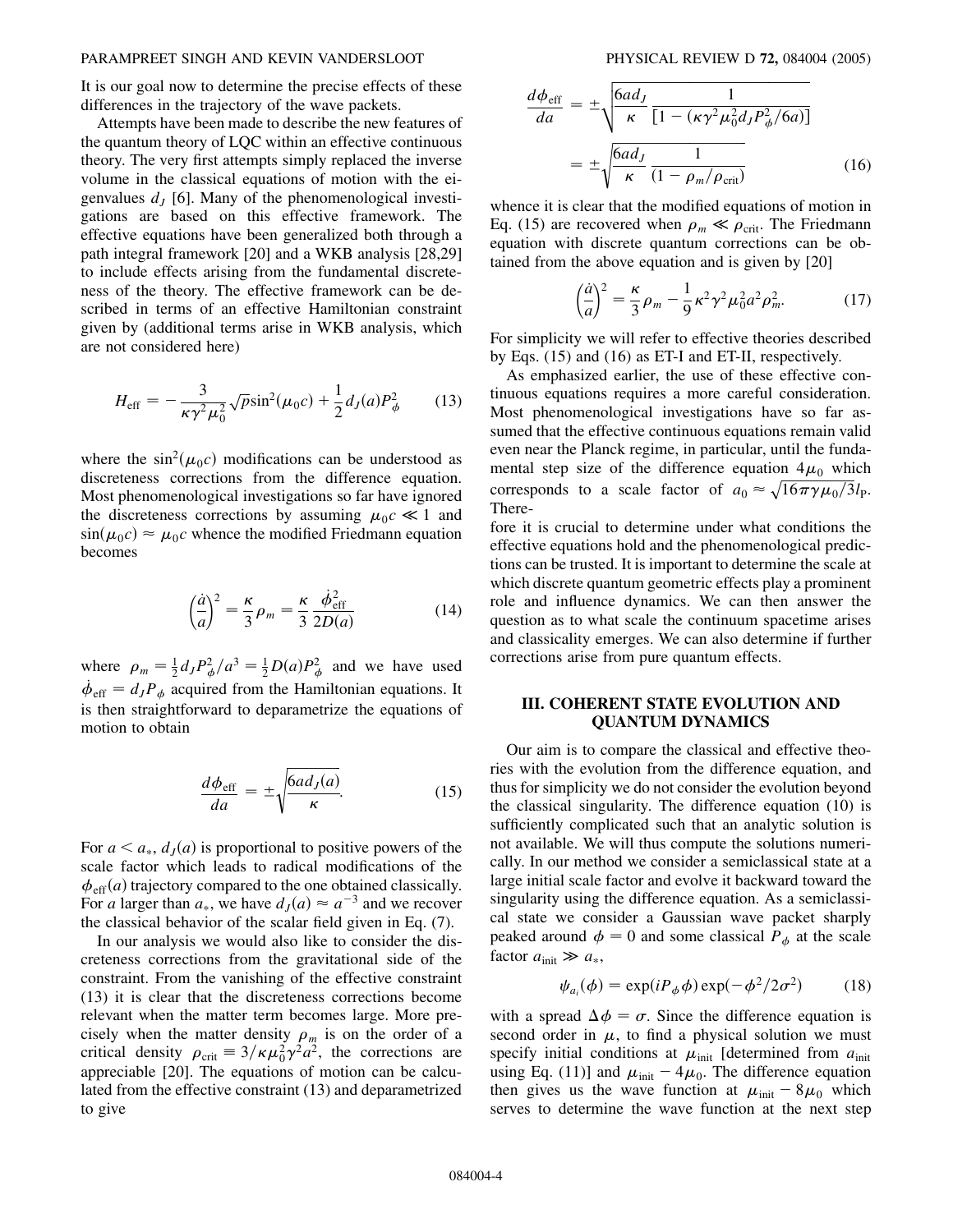#### SEMICLASSICAL STATES, EFFECTIVE DYNAMICS, ... PHYSICAL REVIEW D **72,** 084004 (2005)

and so on, thus yielding us evolution of the initial Gaussian. The scalar field trajectory  $\phi(a)$  will then be obtained from the peak of the semiclassical state (we will comment on the validity of this in the discussion).

Given the Gaussian initial condition, exact solutions can be computed numerically by assuming the form

$$
\psi_{\mu}(\phi) = \exp(iP_{\phi}\phi)\exp(-\phi^2/2\sigma^2)\sum_{n=0}^{\infty} C_n(\mu)\phi^n. (19)
$$

With the above ansatz, the partial difference equation is reduced to a difference equation for the coefficients  $C_n(\mu)$ which can be solved numerically (the ansatz avoids computation of finite differences of  $\partial^2 \psi_\mu / \partial \phi^2$ . The initial condition is then simply  $C_n(\mu_{\text{init}}) = \delta_{n0}$  for some large  $\mu_{\text{init}}$ . We are left to specify the wave function at  $\mu_{\text{init}}$  - $4\mu_0$ . This choice does not affect our results appreciably. We specify the initial condition by analogy with the Klein-Gordon equation where an arbitrary solution is the sum of positive and negative frequency solutions [which correspond to the  $\pm$  solutions of Eqs. (7), (15), and (16)]. We can then tune the initial conditions to pick out one of the two solutions.

For the given initial coherent state peaked at  $\phi = 0$  and  $P_{\phi}$  we can also evaluate the classical and effective trajectories from ET-I and ET-II and compare them with the trajectory of the peak of the coherent state. For larger values of  $J$ ,  $a_*$  increases and we thus expect to see deviations from the classical dynamics at larger scales (yet still below  $a_{\ast}$ ). The deviations from ET-II are expected when the matter density approaches the critical value. We can test these corrections by choosing a large initial value of *P*. Furthermore, since the fundamental discrete step is of size  $4\mu_0$  we do not expect classical or effective theories to be valid for  $\mu \leq 4\mu_0$ . We now discuss some representative cases from our numerics:

(i)  $J = 1/2$ ,  $P_{\phi} = 10l_p$ : This case corresponds to the smallest value of *J* and a small value of  $P_{\phi}$  with  $\mu_{\text{init}} =$ 200. The matter density remains small compared to the critical value which ensures that differences between ET-I and ET-II are negligible throughout the evolution. Since  $J = 1/2$ , we have  $a_* < a_0$  which implies that the effective dynamics agrees with the classical dynamics for all scale factors. The evolution of the coherent state via the quantum difference equation is shown in Fig. 1. The coherent state is sharply peaked at  $\mu_{init}$  and evolves toward  $\mu = 0$  without losing its semiclassical character and retaining its sharp peak. The trajectory of the peak is compared to the classical and effective theories in Fig. 2. The classical and effective theories are in very good agreement with quantum theory until the smallest nonzero value of  $\mu$ . It is clear that for this choice of parameters, the classical evolution can be trusted until the first step in the quantum evolution before the classical singularity, i.e. until  $a_0$ . Below  $a_0$  the classical evolution would lead to a blow up of  $\phi$  resulting in a singularity whereas the evolution is nonsingular with the



FIG. 1 (color online). Evolution of the coherent state for  $J =$  $1/2$  and  $P_{\phi} = 10l_p$ . The coherent state remains sharply peaked and follows the classical trajectory given by Eq. (7). Amplification at scales close to  $a = 0$  are due to discrete quantum effects.

quantum difference equation. For the chosen value of parameters, classicality and continuum thus emerge as soon as we consider a scale factor greater than  $a_0$ .

(ii)  $J = 500$ ,  $P_{\phi} = 100 l_p$ : Here we start the evolution at  $\mu_{\text{init}} = 350$  which corresponds to an initial scale factor twice  $a_*$ . In this case  $a_* > a_0$  and we expect a region where the classical theory breaks down and dynamics can be approximated by the effective theory. We have chosen  $P_{\phi}$  and  $\mu_i$  in such a way that differences between ET-I and ET-II are negligible even for very small  $\mu$ . The results are plotted in Fig. 3. It is evident that the classical theory departs from the quantum evolution at a larger scale factor as compared to the case of  $J = 1/2$ . The scale at which



FIG. 2 (color online). The trajectory of the peak of the coherent state  $( +$  line) is compared with classical theory (solid line) for  $J = 1/2$  and  $P_{\phi} = 10l_p$ . The classical trajectory agrees extremely well with the quantum curve until the smallest discrete step in the scale factor.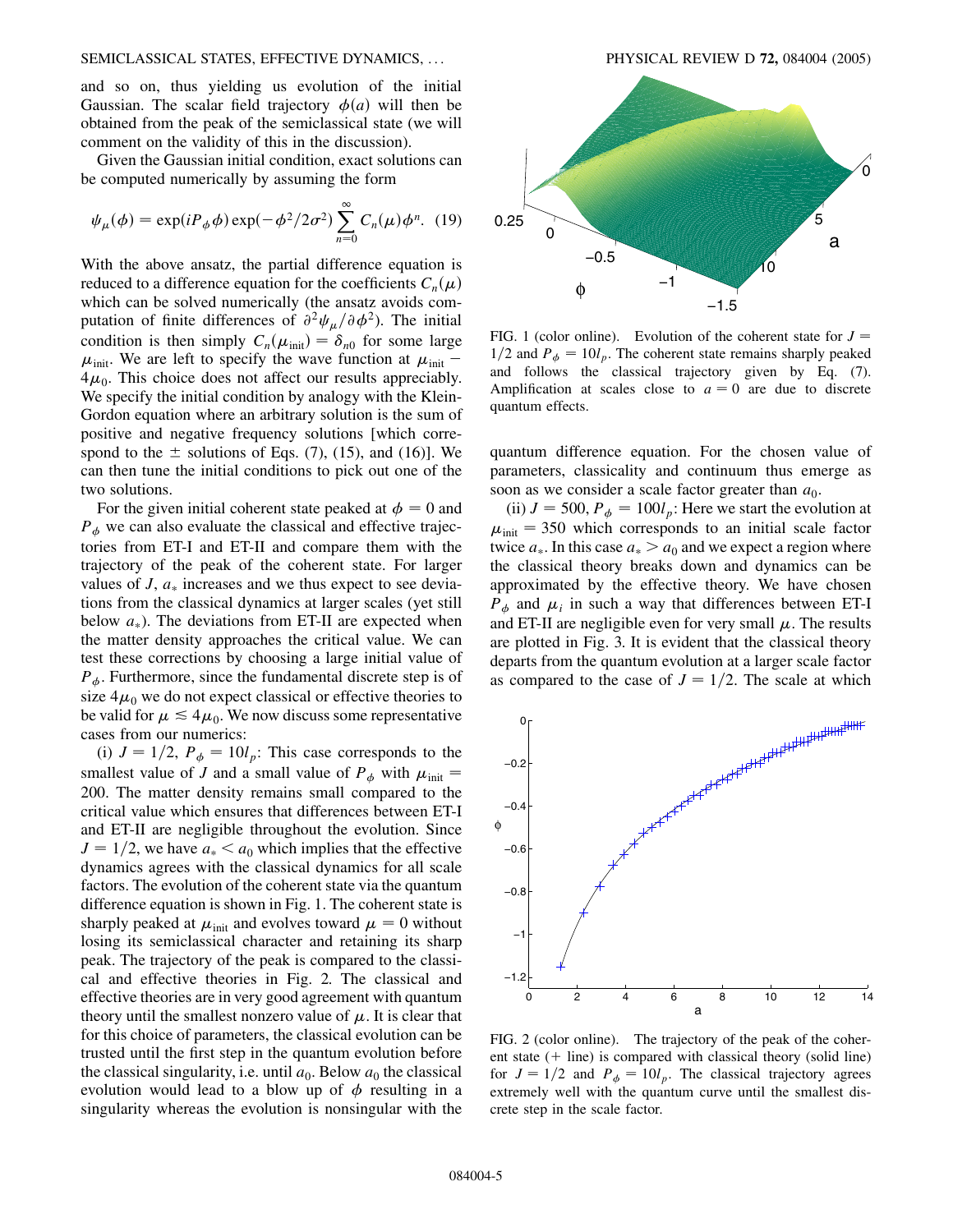

FIG. 3 (color online). Comparison of evolution via the quantum constraint  $( +$  line), ET-I and ET-II (dashed line), and classical theory (solid line) for  $J = 500$ ,  $P_{\phi} = 100 l_p$ . Classical theory breaks down for  $a < a_*$ , whereas ET-I and ET-II are valid until  $a_0$ .

departure becomes significant is  $a_{\ast}$ . It should be noted that ET-I and ET-II agree with the quantum difference evolution until the smallest step size in the scale factor. Thus, for large *J* and reasonably chosen  $P_{\phi}$  such that  $\rho_m \ll \rho_{\rm crit}$ during evolution, ET-I and ET-II can be trusted to the smallest allowed scale factor  $a_0$ . Unlike case (i), classicality emerges for scale factors  $a > a_*$ , however continuum spacetime is a good approximation to discrete quantum geometry for  $a > a_0$ .

(iii)  $J = 500$ ,  $P_{\phi} = 1600 l_{p}$ : As in case (ii) we start the evolution from  $\mu_{\text{init}} = 350$ . However, we now choose  $P_{\phi}$ such that the matter density becomes on the order of the critical value for scale factors greater than  $a_{\ast}$ . We thus expect significant departure between the quantum evolution from classical theory and ET-I for larger scale factors compared to those in case (ii). The results are shown in Fig. 4. The ET-II corrections to the Friedmann dynamics become significant at  $a \sim 20 l_p$  where both the classical and ET-I dynamics start to disagree with the quantum evolution. ET-II which incorporates these corrections matches very well the coherent state evolution until  $a_0$ . The inset of the figure shows the evolution of the matter density with the scale factor. The dashed line represents the critical density  $\rho_{\text{crit}}$  and it is clear that near  $a \sim 20 l_p$ , the matter density becomes on the order of the critical value and precisely there the deviations due to ET-II arise.

The picture which emerges from these cases is confirmed in various other numerical studies we performed. All of the numerical results can be broadly classified in the above three cases. In summary our results show:

(i) The classical evolution matches very well with the quantum evolution until very small scale factors.



FIG. 4 (color online). Evolution for  $J = 500$ ,  $P_{\phi} = 1600 l_p$ . The classical (solid line) and ET-I trajectory (dashed line) deviate from quantum evolution  $(+)$  line) for scale factors at which perturbative corrections become significant. ET-II agrees with evolution from the quantum constraint until  $a_0$ . Inset: ET-II corrections become significant when the matter density (solid line) approaches the critical density (dashed line).

For small *J* and small  $P_{\phi}$ , the classical theory can even be trusted until  $a_0$ . For large *J* and/or large *P*, departures occur at larger scale factors.

- (ii) The effective theories with appropriate corrections are very good approximations to difference equations until scale  $a_0$ . With suitable choice of initial conditions such that the gravitational corrections of ET-II are negligible, various phenomenological applications based on ET-I are trustworthy.
- (iii) Since effective theories are good approximations for  $a > a_0$ , the assumption that continuum spacetime emerges above  $a_0$  proves reasonable. Emergence of classicality, however, depends on various factors. For small *J* it may occur for  $a \sim$  $a_0$  (if  $P_{\phi}$  is not large). For large *J* it emerges at larger values of the scale factor.

### **IV. DISCUSSION**

Let us summarize the main results presented in this work. We were able successfully to construct semiclassical states within the discrete framework of LQC which were represented as localized wave packets that for large volumes followed the classical trajectory. This can be viewed as a systematic demonstration that LQC has the correct semiclassical limit while leading to modifications in the high curvature regime of the Universe. Our results indicate that the discrete nature of the Universe predicted by LQC can be adequately described in terms of an effective continuous picture down to the Plank scale. Since the quantum theory of LQC predicts discrete steps of the order of the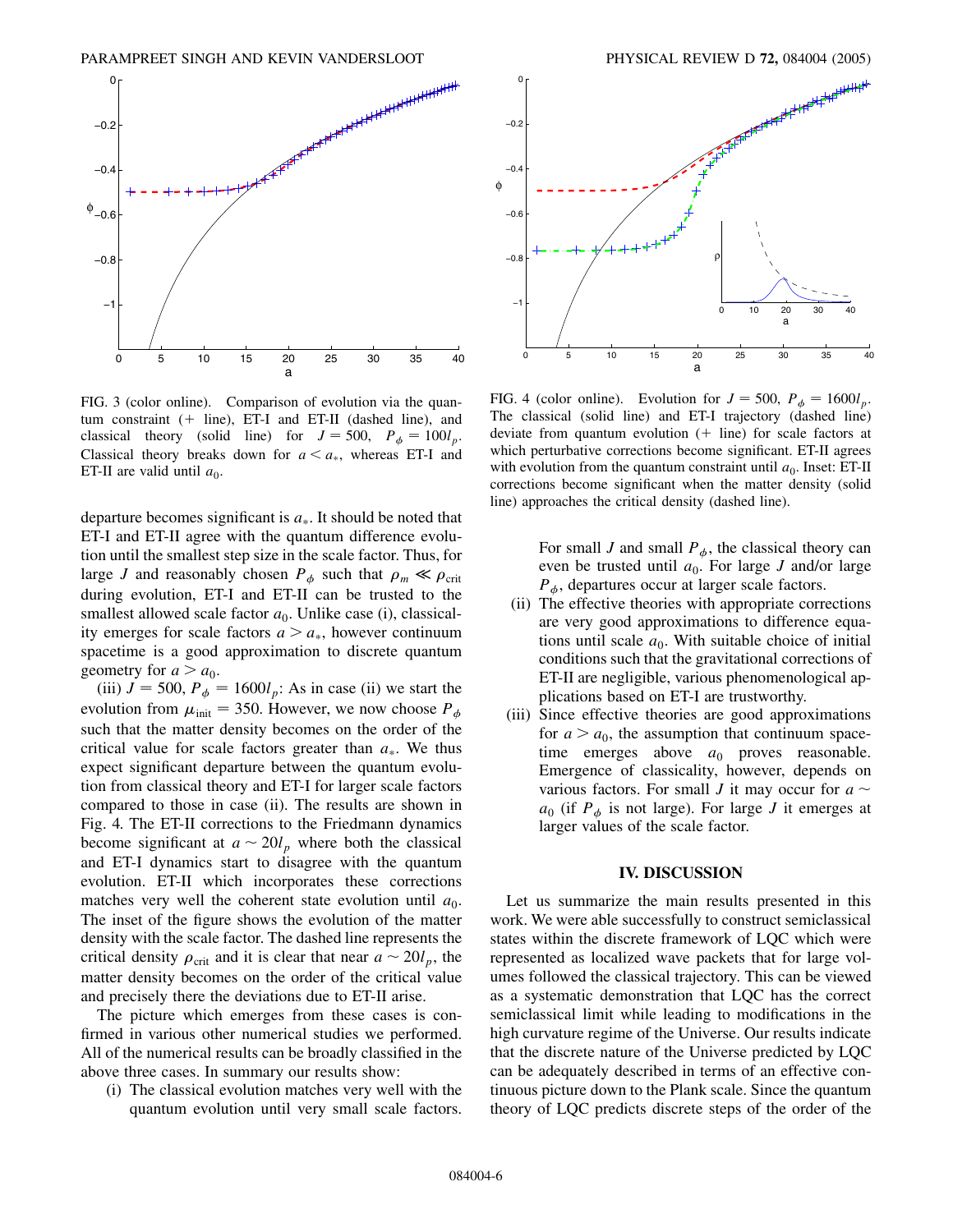## SEMICLASSICAL STATES, EFFECTIVE DYNAMICS, ... PHYSICAL REVIEW D **72,** 084004 (2005)

Planck length, it can safely be said that the continuous picture breaks down below the Planck scale. The surprising conclusion that follows from our results is that the continuous emergence occurs very near the Planck scale. This does not imply, however, that above the Planck scale we recover the standard Friedmann dynamics. The emergence of the classical spacetime depends on choice of  $P_{\phi}$  and *J* in the initial configuration and following our procedure the scale of classical emergence can be found in a straightforward way.

We have also demarcated explicitly the domain of validity of effective descriptions ET-I and ET-II. The former was based on including modifications to the inverse scale factor in the standard Friedmann dynamics, whereas the latter also includes the modifications pertaining to large extrinsic curvature. For the choice of initial conditions such that modifications due to extrinsic curvature are negligible, ET-I serves as a good effective theory. Most of the phenomenological applications investigated so far in LQC fall into this category. However, for generic initial conditions ET-II is a more faithful description of the quantum theory of LQC. This is the new phenomenological input in LQC and opens a new avenue for various applications.

Let us compare our results with earlier proposals for effective dynamics. In one approach kinematical coherent states are constructed and then an effective Hamiltonian constraint is calculated from the expectation value of the constraint operator acting on these states [25]. The relation between the kinematical coherent states in that work and the coherent states considered in this paper is not clear since the kinematical coherent states are not annihilated by the Hamiltonian constraint operator and are thus not physical states. There is some evidence that a technique known as group averaging to ''project'' kinematical states into physical ones (and in the process provide a physical inner product which we discuss later) will project the kinematical coherent states into physical ones with similar properties [30], thus providing a connection between their work and ours. Further, in the kinematical coherent state approach additional corrections are calculated which depend on the spread of the coherent state. Effects of these corrections have not been considered in this paper. Interestingly, the obtained modifications to the classical equations are very similar in both approaches and a more detailed analysis is needed to make a complete comparison.

A second approach has been to consider a WKB approximation for solutions to the difference equation and from that extract an effective Hamiltonian constraint [28,29]. Through this technique one calculates the same effective Hamiltonian constraint as that given in Eq. (13) plus an additional term denoted by the quantum geometry potential. Our results of testing ET-II are directly applicable to this approach and suggest that phenomenological applications based on WKB analysis occurring at scale factors greater than  $a_0$  due to inclusion of higher order terms in  $sin(\mu_0 c)$  expansion [as in Eq. (13)] seem trustworthy. Since the evolution occurs with discrete steps of the order of  $a_0$ , any effect based on continuum dynamics below this scale requires further justification. In this work we have not tested the effects of additional potential in the WKB Hamiltonian constraint. A careful and detailed analysis is required to understand the significance of the derived potential in this approach.

Finally another method has been to consider the evolution of kinematical coherent states by evolving them with the unitary operator acquired by exponentiating the Hamiltonian constraint operator [26]. The effect is to introduce a coordinate time parameter into the quantum theory. This is equivalent to gauge fixing the lapse to unity and then quantizing the remaining Hamiltonian as an *unconstrained* system which leads to a difference equation with a Schrodinger equation like the  $\partial/\partial t$  term on the right-hand side. Performing this procedure, dynamics is easy to describe in terms of the coordinate time parameter now appearing in the difference equation. However, the framework presented in this paper has the advantage that the wave functions are physical states, i.e. those that satisfy the difference equation. This is a crucial feature which testifies to the validity of our results. Within the method considered here, various continuous effective equations of motion can be tested in a precise manner. Since explicit gauge fixing is involved in the analysis of Ref. [26], a comparison of those results with the ones obtained here is difficult.

Let us turn to an open issue in the program presented here. In extracting the trajectory of the scalar field from the wave functions we have used the peak of the wave packet. Properly done, the trajectory should be calculated as an expectation value of the operator  $\hat{\phi}$  with a suitable probability measure provided by the physical inner product. A procedure for providing a physical inner product that is suitable for constrained systems like LQC is known as group averaging [31] and this technique has been explored in depth in a model of LQC with a cosmological constant in [32]. We can speculate as to the effect of using the correct probability measure by noting the similarity of the difference equation to the Klein-Gordon equation. The application of group averaging to the Klein-Gordon constraint yields a probability measure that is time independent and *positive definite* on the space of both positive and negative frequency solutions. It can be shown that when considering coherent states which are sharply peaked, the expectation value of the scalar field using the group averaging probability measure is approximately equal to the peak of the wave packet which is evidence that we do not expect the results of this paper to be significantly modified by using the correct probability measure. This does not rule out the possibility of corrections arising from the measure in the small volume regime where discreteness effects may play an important role in the physical inner product.